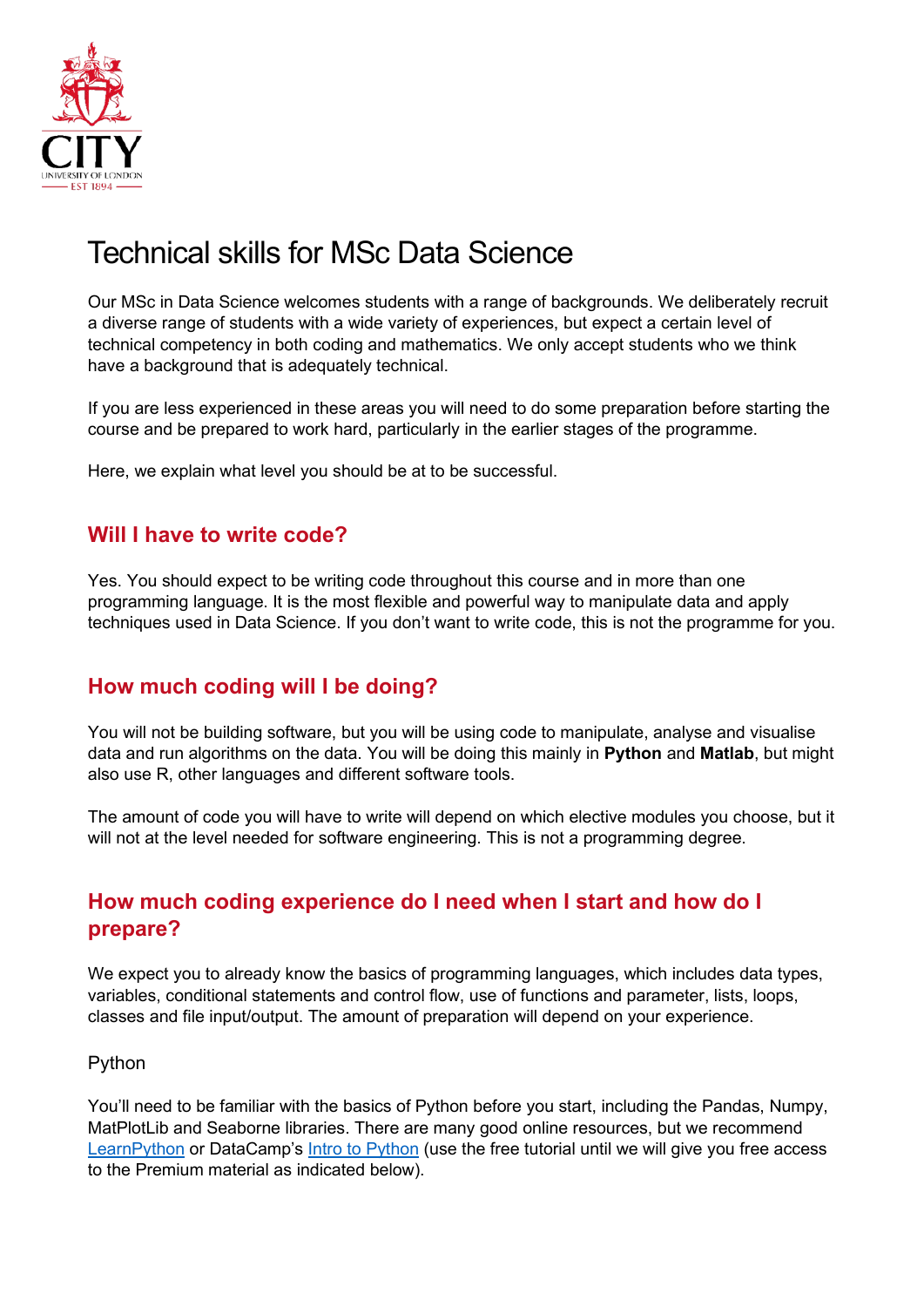We also recommend the [Python for Data Analysis](http://wesmckinney.com/pages/book.html) book by Wes McKinney. More specific recommendations are made at the bottom of this page.

#### Matlab

We will also be using Matlab for two core modules (Machine Learning and Neural Computing), so you should be familiar with the basics. Matlab is not free, so please download a [30 day Matlab trial](https://uk.mathworks.com/) and follow these tutorials: ["Getting Started with MATLAB"](https://uk.mathworks.com/help/matlab/getting-started-with-matlab.html) and ["Matlab Onramp"](https://uk.mathworks.com/learn/tutorials/matlab-onramp.html) to familiarise yourself with the Matlab environment.

We will give offer holders free access to DataCamp in the summer before the programme starts so that they can work through some of the material in advance.

## **How much statistical and mathematical knowledge do I need?**

Basic statistical and mathematical concepts are required. This does not need to be very advanced, but some of the topics will be easier to understand with more advanced mathematical knowledge.

Since we deal with data, we expect you to have a basic understanding of numerical distributions, basic summary statistics, correlations and probability theory and some concepts you might need to be familiar with can be found in these resources:

- [MIT: Statistics Cheat Sheet](http://web.mit.edu/%7Ecsvoss/Public/usabo/stats_handout.pdf)
- [Maths essentials for Machine Learning](https://gwthomas.github.io/docs/math4ml.pdf)

You will be learning and applying algorithms during the course and an understanding of how the algorithms work will be necessary. A basic understanding of linear algebra, matrix operations, and derivatives will help here.

Some recommended resources are at the end of this page.

## **Will you run preparation sessions?**

Yes. We plan to run a couple of preparation sessions that go through the basics of mathematics and programming.

- **Python:** You'll need a working version of Python. We recommend [Anaconda.](https://docs.anaconda.com/anaconda/navigator)
- **Matlab:** You'll need a working copy of Matlab, probably the 30-day free trial.
- **Mathematics:** You'll need a working copy of Matlab, probably the 30-day free trial.

These sessions will run in late August or early September. More details will follow closer to the time.

## **How much help will I get?**

We will provide some optional preparatory sessions on coding and mathematical basics in late summer and at the start of the course.

We have three full-time teaching assistants who will provide help and will run scheduled surgery sessions throughout the programme. But we expect you to try things on your own and to form your own study groups.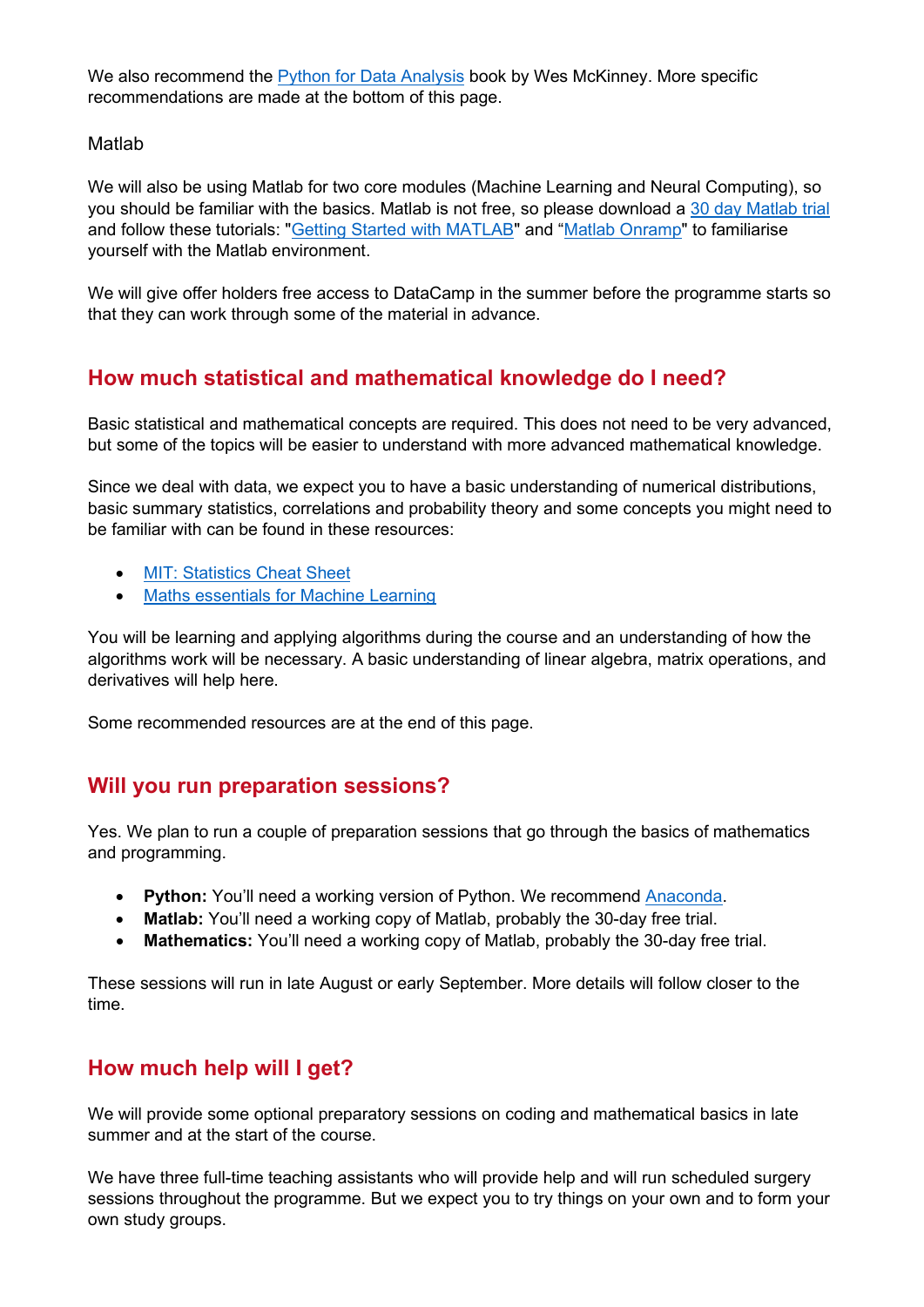We offer plenty of help, but also expect students to organise their own learning.

## **Online resources**

You may benefit from the following training resources provided to students on this course, free of charge.

#### DataCamp

[DataCamp](https://www.datacamp.com/) is an online training platform providing you with tutorials and challenges in Python and other data science technologies. We will give offer holders free access to DataCamp in the summer before the programme starts so that they can work through some of the material in advance.

\*Please note this resource is subject to renewal on a six-monthly basis.

#### MATLAB training

In partnership with MATLAB's MathWorks, postgraduate data science students can take the [MathWorks](https://uk.mathworks.com/services/training.html) online training.

Upon successful completion of the online training in MATLAB you will be competent to pass the MathWorksCertified [MATLAB Associate Exam.](https://uk.mathworks.com/training-schedule/certifications/show/mathworks-certified-matlab-associate-exam)

## **Links with industry**

[Cynozure](https://www.cynozure.co.uk/cdo-hub/) - our Industry advisor - will provide talks and workshops that relate to industry-facing aspects of Data Science, involving participation from their industry contacts.

["Data Bites"](https://researchcentres.city.ac.uk/acsml/data-bites) is our special seminar series that regularly feature employers in the data science market presenting their companies and job opportunities.

## **Suggested online courses**

These resources provide some more in-depth material that you will find helpful.

#### Python

- [Introduction to Python](https://www.datacamp.com/courses/intro-to-python-for-data-science)
- [Introduction to Data Science in Python](https://www.datacamp.com/courses/introduction-to-data-science-in-python)
- [Python with anaconda](https://www.datacamp.com/learn-python-with-anaconda)
- [Introduction to Python Programming](https://www.udacity.com/course/introduction-to-python--ud1110)
- [Importing Data in Python](https://www.udacity.com/course/introduction-to-python--ud1110)
- [Cleaning Data in Python](https://www.datacamp.com/courses/cleaning-data-in-python)
- [Practicing Coding Interview Questions in Python](https://learn.datacamp.com/courses/practicing-coding-interview-questions-in-python)
- [Preprocessing for Machine Learning in Python](https://www.datacamp.com/courses/preprocessing-for-machine-learning-in-python)
- [Data analysis and visualisation](https://www.udacity.com/course/data-analysis-and-visualization--ud404)
- [Statistical Thinking in Python \(Part 1\)](https://www.datacamp.com/courses/statistical-thinking-in-python-part-1)
- [Statistical Thinking in Python \(Part 2\)](https://www.datacamp.com/courses/statistical-thinking-in-python-part-2)